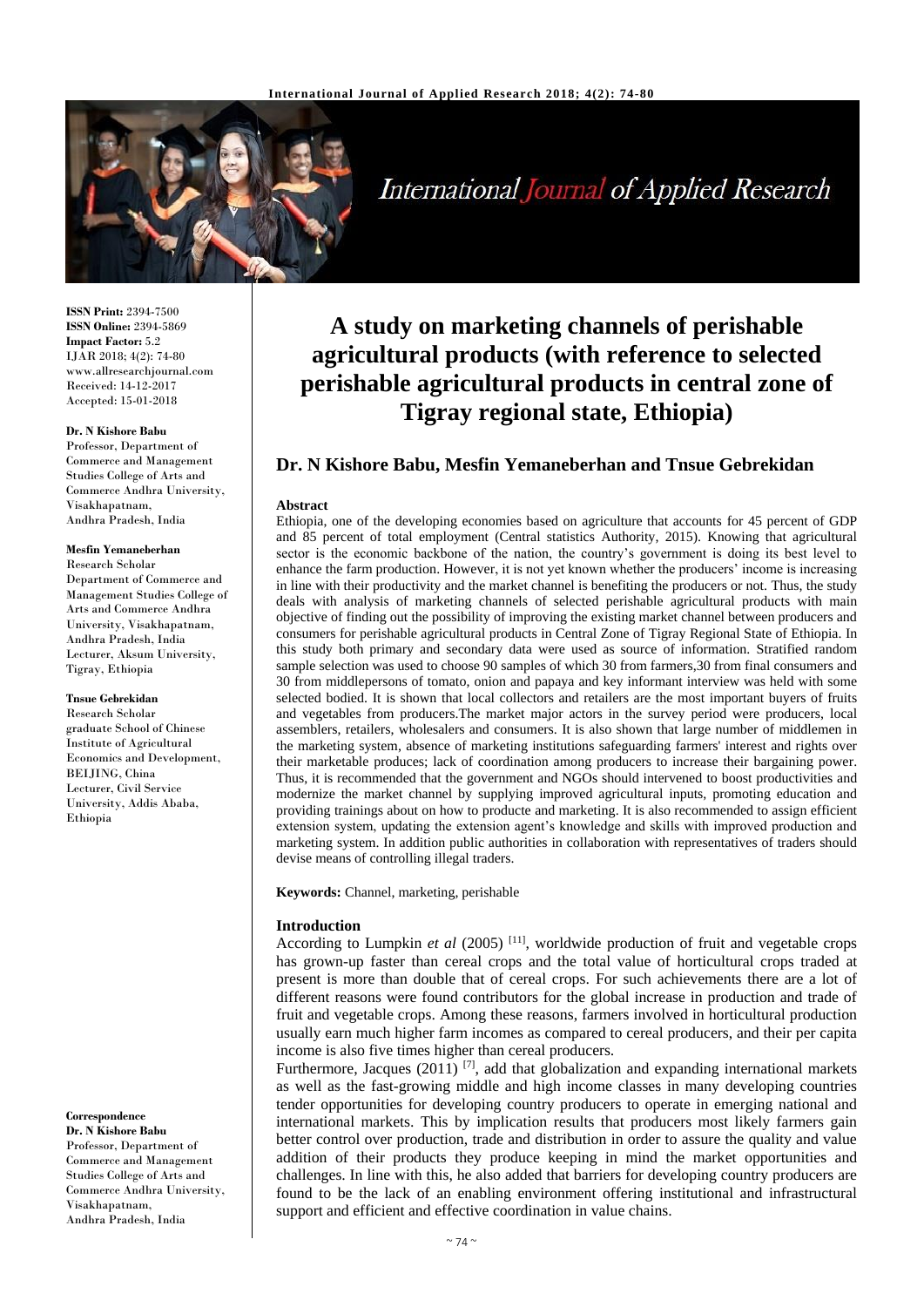For centuries, the economies of developing countries including Ethiopia have been depended largely on agricultural sectors which employ majority of the population. It is the mainstay of the economy for most developing countries particularly to the non-oil exporting ones. In Ethiopia, one of the developing countries, agriculture is providing for 45% of the GDP, and above 85% of total employment (Central Statics Authority, 2013). This forms the basis for employment and food supply for majority of population in Ethiopia.

### **Marketing Channels**

Marketing channels are sets of interdependent organizations involved in the process of making a product or services available for use or consumption. Marketing channel decisions are among the most critical decisions that management is facing (Kotler, 2003)  $[10]$ . The complex pattern of marketing channels and the part played by each and every channel in the total market movement can be viewed best in flow charts. The importance of the distribution function in marketing is apparent when one considers the magnitude of goods and services that are transported and sold at millions of locations throughout the world.Many professionals believe that the distribution decision is the most important marketing decision a company can make. The design of an organization's distribution system is a key factor in creating customer value and in differentiating one company's offering from that of another company that exists in the business environment. Anderson and Vincze (2000) as cited by Assefa (1999) notes that, the field of distribution is made up of two distinct branches: those are channels of distribution and physical distribution. Channels of distribution consist of a network of intermediaries that manages a flow of goods and services from the producer to the final consumer. The success of this network depends on relationships among manufacturers (producers), wholesalers, retailers, sales representatives, and others. As products move from one intermediary to the next, exchange takes place-exchange of physical goods, intangible services, and value added dimensions. Physical distribution activities include the actual movement of goods and services (i.e., logistics), with a focus on transporting and warehousing them. A number of well tried and tested channels have been used throughout generations by farmers, and the most important of these will be considered from the point of view of their use for particular commodities, and their individual advantages and disadvantages. According to kotler *et al.*, (2003) <sup>[10]</sup>, marketing Channel is a business structure of interdependent organizations that reach from the point of product origin to the consumer with the purpose of moving products to their final consumer destination. This is to mean that marketing channels is intended to provide a systematic knowledge of the flow of goods and services from their origin (producer) to their final destination (consumer).This knowledge is acquired by studying the "participants" in the process those who perform physical marketing functions in order to obtain economic benefits. In carrying out the functions, marketing agents achieve both personal and social goals. They add value to production and in so doing help satisfy consumer needs. This price also serves as a signal to all the actors in the marketing channel, i.e. producers, rural assemblers, transporters, wholesalers, and retailers. In addition to the above points kotler  $(2003)$  <sup>[10]</sup> reviled that marketing agent take the line share of moving goods and serve from point of production to point of consumption. The following are marketing agents with their respective activities that they carried out so as to move materials(goods and service) and information from end to end.

**Producer:** It is first link in the marketing chain analysis of agricultural products. The producer harvests the products and supply to the second agent. From the movement he/she decides what to produce, how to produce, how much to produce, when to produce, and where to sale.

**Rural Assembler:** Sometimes also called transporter or the trader; he/she is the first link between producer and other middlemen.

**Wholesaler:** He provides the optimum combination of functions and services for different kinds of retailers, and performs desired distribution functions for different kinds of processors. Carry a wide range of products that meet almost all the retailers' requirements and his emphasis is on a complete line of products and several major brands.

**Agents and Brokers:** They handle individual brands and sell to food chains, general wholesalers, and institutional markets on a commission or fee basis. Agents and brokers do not take title to or warehouse the products they sell. They operate under a franchise or contract agreement. Their duty is to provide a major sales effort for the brands they represent.

**Retailers:** Middlemen, which includes super markets and other large scale retailer who divides up large scale shipments of produce and sell it to consumers in small units. The basic function they provide is bulk breaking.

**Consumer:** The last link in the marketing chain. The participants and their respective functions often overlap. The widest spread combinations are: traders- wholesalers that collect the commodity and supply it to retailers, wholesalers-retailers (wholesalers that also sell directly to consumers and wholesalers- exporters).

# **Nature of Vegetables Marketing**

Being produced both by commercial and smallholder farmers vegetable marketing is influenced by a number of factors that can be attributed to production, product, and market characteristics. Kohl and Uhl (1985) identified these attributes as- Perishability-as vegetables are highly perishable, they start to loose their quality right after harvest and continued throughout the process until it is consumed. For this purpose elaborated and extensive marketing channels, facilities and equipments are vital.

This behavior of vegetables exposed the commodity not to be held for long periods and fresh produce from one area is often sent to distant markets without a firm buyer or price. Prices may be negotiated while the commodities are en route, and they are frequently diverted from their original destination of a better price can be found. Sellers might have little market power in determining a price. As a result, a great deal of trust and informal agreements are involved in marketing fresh vegetables. There could not always be time to write everything down and negotiate the fine details of a trade. The urgent, informal marketing processes often leads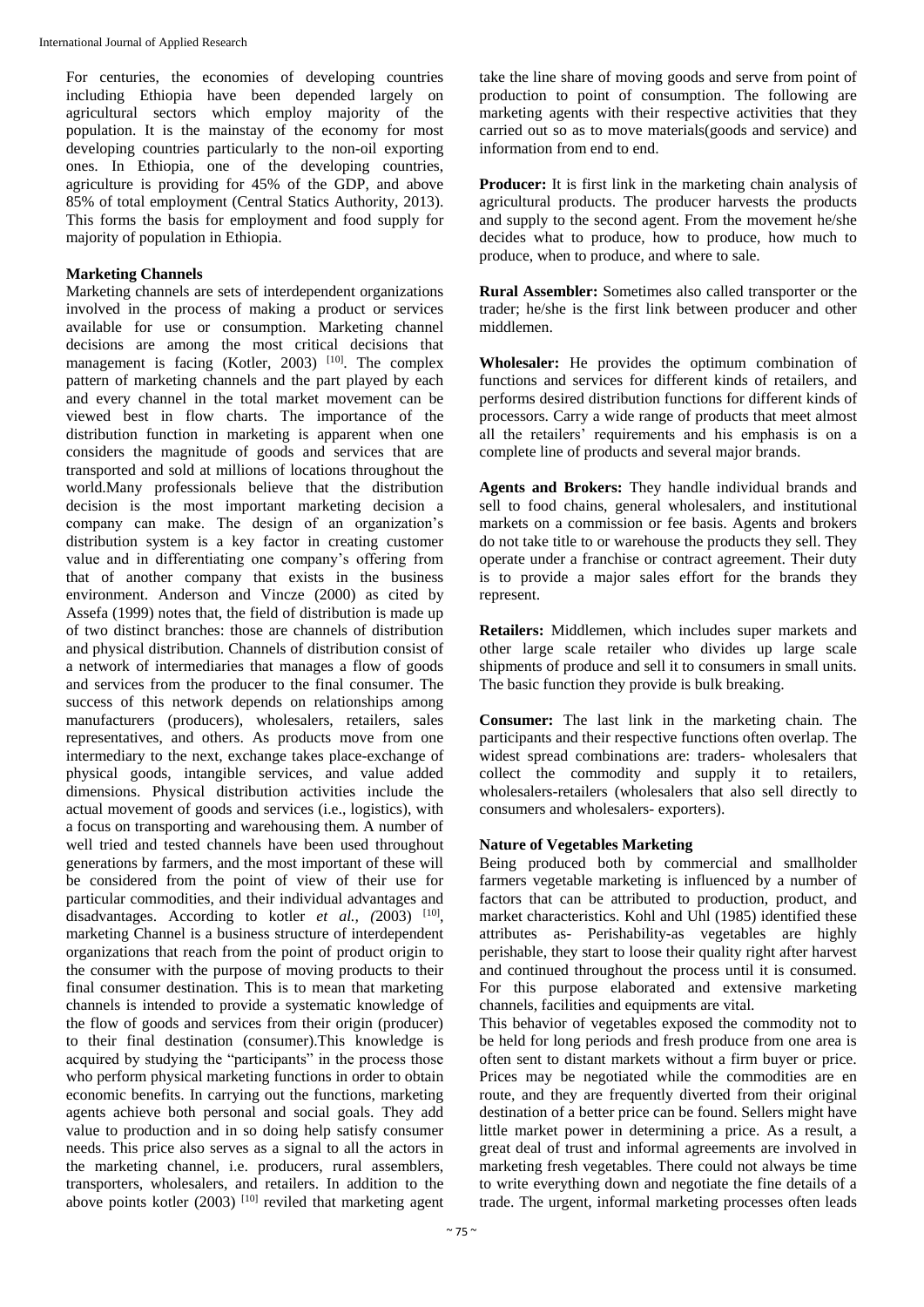to disputes between buyers and sellers of fresh fruits and vegetables. Producers are normally price takers and are frequently exposed for cheating by any intermediary.

**Price /Quantity Risks:** Due to perishable nature and biological nature of production process there is a difficulty of scheduling the supply of vegetables to market demand. The crops are subjected to high price and quantity risks with changing consumer demands and production conditions. Unusual production or harvesting weather or a major crop disease can influence badly the marketing system. While food-marketing system demands stable price and supply, a number of marketing arrangements like contract farming provide stability.

**Seasonality:** Vegetables have seasonal production directly influencing their marketing. Normally they have limited period of harvest and more or less a year round demand. In fact, in some cases the cultural and religious set up of the society also renders demand to be Seasonal. This seasonality also worsened by lack of facilities to store.

**Product Bulkiness:** Since water is the major components of the product, it makes them bulky and low value per unit that is expensive to transport in fresh form every time. This, therefore, exposed farmers to lose large amount of product in the farm unsold.

These above listed characteristics of the product require a special complex system of supportive inputs. It demands a regular marketing preparation process like washing, cooling, proper management from the time of harvest until the produce is put on display. It is frequently believed a vegetable not only remain attractive to the consumer it must also have a shelf life of few days after having purchased by the consumer.

According to Jema  $(2008)$ <sup>[8]</sup>, agriculture in Ethiopia is the basis of the country's economy, accounting for half of gross domestic product (GDP), 90% of exports, and 85% of total employment. Even though, till now agriculture is the country's most promising sector and largely, used for subsistence.

Ethiopia has highly-diversified agro ecological conditions which are suitable for the production of various types of fruits and vegetable (Milaku, 2004; FAO, 2004)  $^{[12, 6]}$ .

Agriculture is the foundation of Ethiopia's economy and it provides all the necessary

dietary foods, raw materials for food industries and quality products for export

market. The country's agricultural potential for food production is known to be

immense and over 90 percent of its export earnings come from this sector. Coffee, oil

seeds, spices, fresh fruit and vegetables contribute the largest portion of the export

earnings.

As per Shimelis (2003), explanation, at the national level, agriculture is important as a vehicle for addressing food security problems. Scaling up agricultural growth will therefore be the major instrument for increasing the income of the country and households in particular with which food can be bought domestically and imported from abroad. The largest groups of people in

Ethiopia who suffer from food insecurity are the rural poor who have insufficient land and other resources to provide sufficient income or food.

In the last two decades, the Ethiopian government is doing its best level in all regions of the country including Tigray to enhance the farm production and its market channels knowing that agricultural sector is the economic backbone of the nation. Some of the roles the government is playing include: designing fruitful strategies; introducing various programs, packages, technologies; and importing and supplying agricultural inputs. Theses all efforts of the government are towards boosting productivity of land and the people involved in the agricultural activities there by making the sector successful.

The Federal and Regional governments are doing their level best to transform the existing subsistence agriculture into market oriented commercial production system (Minster of information 2006). According to Shimelis Admassu (2002), at national level, agriculture is important as a vehicle for addressing food security problems. Thought-provoking agricultural growth will therefore be the major instrument for increasing the income of the country and households in particular with which food can be bought domestically and imported from abroad. He concludes that the largest groups of people in Ethiopia who suffer from food insecurity are the rural poor who have insufficient land and other resources to provide sufficient income or food.

According to report of central statistics (CSA, 2013) at country level more than 47 thousand hectares of land is under fruit crops in Ethiopia. Bananas contributed about 60.56% of the fruit crop area followed by Mangoes that contributed 12.61% of the area. Almost 3.5 million quintals of fruits was produced in the country. Bananas, papaya, mangoes and orange took up 55.32%, 12.53%, 12.78% and 8.35% of the fruit production, respectively.

Dawit *et al* (2004) states that, Ethiopia has a diversity of vegetable crops grown in different agro ecological zones produced all the way through commercial as well as small farmers both as a source of income as well as food. However, the type is limited to few crops and production is concentrated to some pocket areas. In spite of this, the production of vegetables varies from cultivating a few plants in the backyards for home consumption up to a large-scale production for domestic and export markets.

In a country like Ethiopia where the amount, timing and distribution of rain fall is irregular, use of irrigation would significantly improved and raise the level of production. However, irrigation is not extensive in Tigray region. According to CSA (2013) report in Tigray region, where this study was conducted, crop lands that are actually irrigated was only 19.1thousand hectare and this accounted for 3.4% of the total crop land areas. From the total irrigated cropland areas in the region 72.2% were found under cereals, 10.3% under pulses, 4.3% under vegetables, 9.3% under fruits and 3.6% under stimulant crops. On the same year the census data indicate that irrigated crop land area was relatively highest in south Tigray zone (74.4%) followed by central Tigray zone (16.6%). Even though, Tigray National Regional State has an abundance production potential and market access even within the region it had never reaped the opportunity, as it would suppose to be.

Central zone of Tigray is where this study focused is one of the naturally endowed *Zones* in terms of capacity to grow different horticultural and other crops. The expansion of modern irrigation from deep walls enhances production of horticultural crops particularly vegetables. On top of this,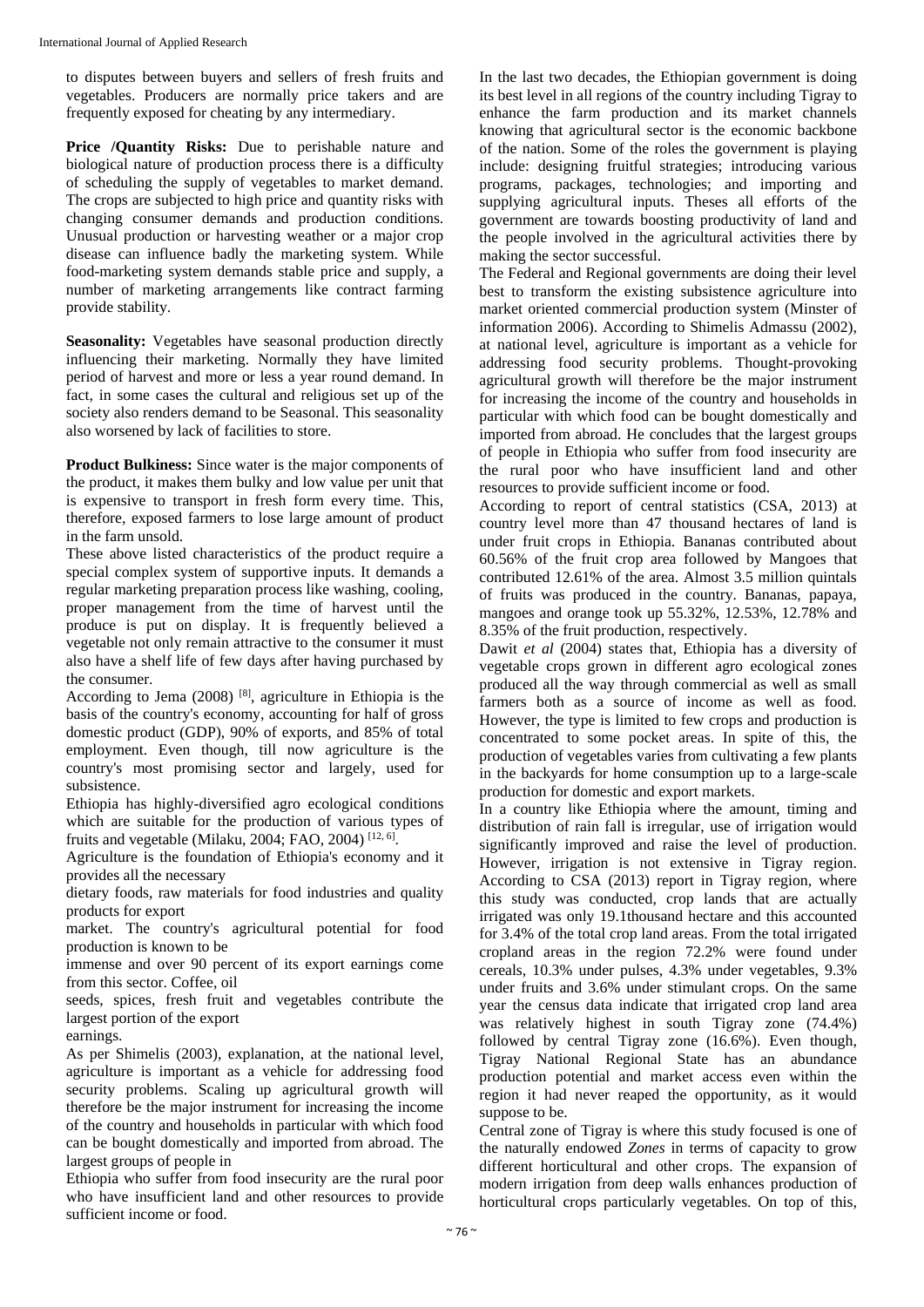the existence of spate irrigation supplements the erratic nature of rain.

Major types of horticultural crops currently growing in the district are onion, tomato, green pepper from vegetables and papaya, banana, avocado and guava from fruits. At zone level the production of horticultural crops is mainly for market. The production of horticultural crops are very random and fragmented resulting in over supply.

Fruit and vegetable production in Central zones of Tigray is mainly with irrigation, dew pond, shallow wall and sometimes flood diversion especially to vegetables where oversupply of harvested products is the main characteristics. The nature of the product on the one hand and the lack of organized market system on the other hand have resulted in low producers' price. There are production and marketing problems challenging fruit and vegetable development in the District. The main challenges with regard to fruit and vegetable production is that, because of market and food security concerns, rural farmers prefer to produce cereals and pulses. In addition, other constraints embrace low production (FAO, 2004)<sup>[12, 6]</sup>.

The key challenges of perishable fruit productions are shortage of input supply, pest and disease, low productivity, production seasonality from the production side and lack of transport, storage, post handling facilities, less organized market system from the marketing side which can expressed interims weak market channels. This therefore demands a holistic study of the system in the form of market chain analysis of perishable products in the study area.

A number of factors related to technological, institutional, organizational and political situations influence competitiveness of market chain. So information on factors that affect competitiveness of fruit and vegetable market is essential for the design of any strategy or policy that has an objective of intervention. Identification, characterization and evaluation of market chain help's to remove barriers affecting performance and to strengthen strong sides.

Eventhough fruits and vegetables are economically important commodities there was no study made on perishable fruits and vegetables marketing to identify the key constraints and potentials on the system in the study area with regard to identifying their market channels*.* It is essential that the marketing system of a commodity like fruits and vegetables operates efficiently.

Market chain analysis of perishable products is believed in studies of production and marketing problems. Investigation of the system in terms of fruit and vegetable market structure, conduct and performance and institutional support services taking in to consideration the product and location specificity will, therefore, be used to identify the restricting factors and come up with specific possible solutions of the District which is central zone of Tigray. It is for these specific reasons that the study was designed to be under taken in the District.

Efforts of the government as well as the people all together are able to improve agricultural output from season to season. The team members had conducted preliminary assessment on the market channel of the perishable goods through personal observation in the central market of the zone, i.e., at weekly market centre of Aksum town for eight successive market days. From the observation it is found that harvest of perishable agricultural produce is increasing from time to time, however it is not yet known whether the producers' income is increasing in line with their

productivity and the market channel is benefiting the producers or not and was apparent to investigate it.

### **Objective of the Study**

The main objective of this study is to analyze the marketing channels of selected perishable agricultural products by identifying the existing marketing channel between producers and consumers for perishable agricultural products in central zone of Tigrai region.

# **Methodology of The Study**

### **Data Type and Source**

In this study both primary and secondary data were used as a source of information. The primary data were collected through a structured questionnaire directly from the producers and middlemens and key informant interview were held with selected market actors, experts of Woreda Office of Agriculture and Rural Development, Woreda Trade and Industry Office and with some traders.

The secondary data were also collected from journal articles, text books, reports and web sites to get background information regarding market linkage and supply chain of perishable agricultural products.

### **Sample Size and Sampling Technique**

The study were undertaken in central zone of Tigrai region of Ethiopia. From each wereda of the zone, stratified simple random sampling technique was used to choose 90 respondents (30 producers, 30 middlemen and 30 ultimate consumers).

### **Data Collection Instruments**

To collect primary data both focus group discussion and a self administrated questionnaire were prepared. Pilot survey on 5 households was also conducted in order to check quality and completeness of the questionnaires. The questionnaire were collected from the 90 respondents and then four focus group discussions with 20 participants (i.e., discussions with 5 producers, 5whole sellers, 5 retailers and 5 ultimate consumers) was conducted separately to understand the existing marketing channel of the perishable agricultural product. For this research purpose, small scale perishable agricultural product refers to fruits and vegetables produced by micro farmers at a household level of the zone.

### **Data Analysis, Procedures and Techniques**

In order to analysis specific objective with regard to finding out the extent to which the price earned by farmers vary from the price paid by ultimate users marketing margin analysis were used.

When there are several participants in the marketing chain, the margin is calculated by finding the price variations at different segments and by comparing them with the final price to the consumer. The consumer price is then the base or the common denominator for all marketing margins. Comparing the total gross marketing margin is always related to the final price or the price paid by the end consumer and then expressed as a percentage (Mendoza, 1995 cited by Assefa, 2009).

Marketing margin is most commonly used to refer to the difference between producer and consumer prices of an equivalent quantity and quality of a commodity. However, it may also describe price differences between other points in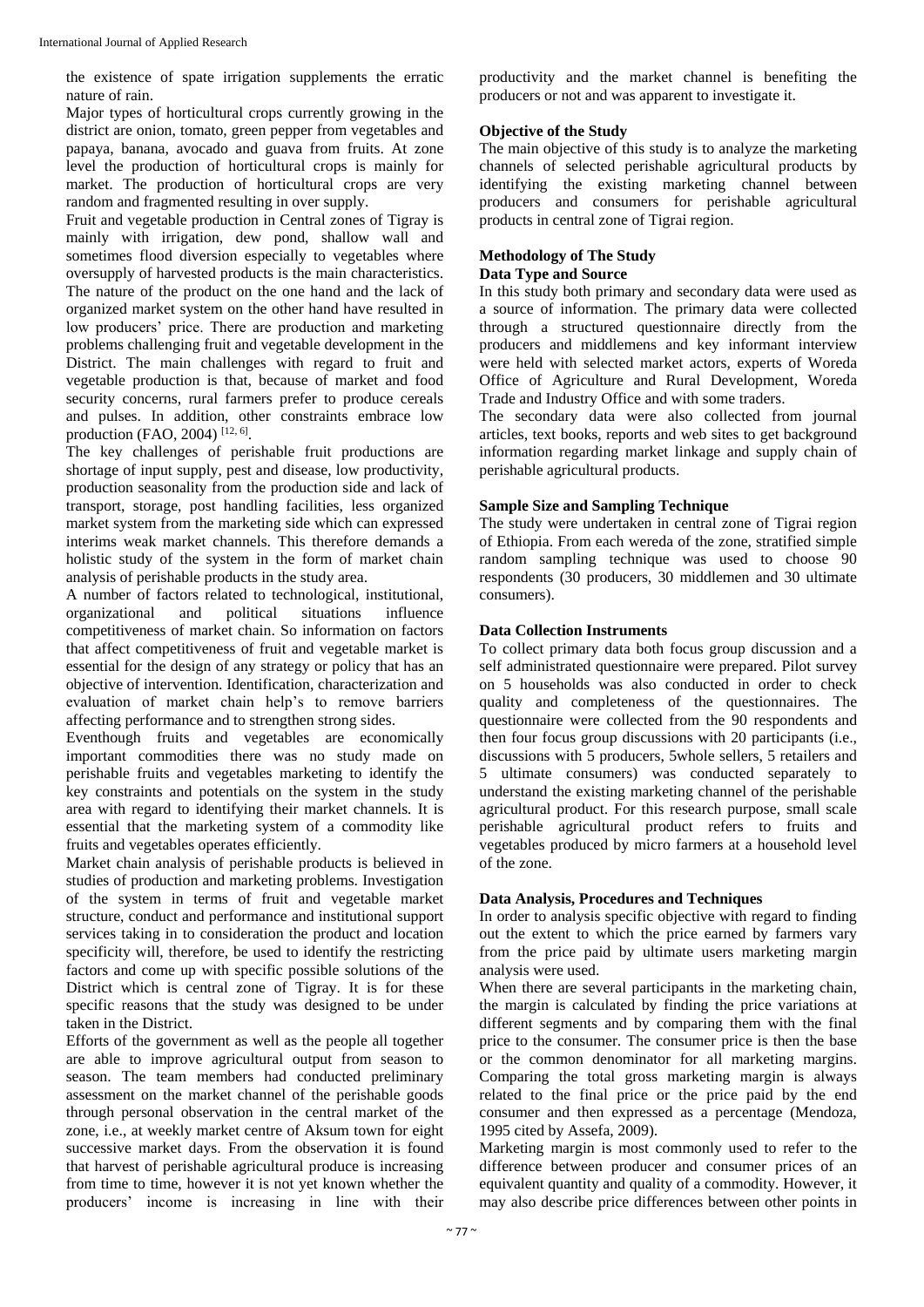International Journal of Applied Research

the marketing chain, for example between producer and wholesale, wholesale and retail prices.

The quality and quantity of marketing services depends on supply and demand of marketing services and/or the degree of competition in the market place. Therefore, in using market margin analyses to assess the economic performance of markets, it is always preferable to deconstruct them in to their cost and return elements.

Mendoza (1995) warns that precise marketing costs are frequently difficult to determine in many agricultural marketing chains. The reasons are that these costs are often both cash costs and imputed costs, the gross and not the net marketing margin is advised to be calculated.

According to Mendoza (1995), "marketing margins" should be understood as the gross marketing margins. He advises that marketing researchers to emphasize on gross marketing margins in reporting their findings. In similar manner, in this study, gross marketing margin was considered instead of net marketing margin, as it was difficult to estimate the implicit costs incurred during transaction of onion, tomato and papaya.

The total marketing margin is given by the following formula.

TGMM= (Consumer Price-Farmer Price/ Consumer Price) 100 -- 1

Where TGMM-Total gross marketing margin

Producers' participation or producers' gross margin is the proportion of the price paid by the end consumer that belongs to the farmer as a producer.

|  | GMMp= (Consumer Price-Marketing gross margin/ |  |
|--|-----------------------------------------------|--|
|  |                                               |  |

### Where

GMMp- Producers' participation (farmers' portion).

*PS*=*Px/Pr*=1–(MM/Pr) ---------------------------------------- (3) **Where** 

PS- Producer's share

Px- Producer's price of fruit and vegetables

Pr-Retail price of fruits and vegetables, and MM – Marketing margin

### **Study Results**

This study was conducted primarily to analyze the marketing channels of selected perishable agricultural products with reference to some specific type of crop namely Tomato, Onion and Papaya in Central Zone of Tigray Regional State. The selection of the crops is mainly based on their relative importance and marketability. In fruits and vegetables and marketing with respective to supportive services like input supply, extension service, market information and access to credit were very crucial elements in order to increase the fruit and vegetables productivity.

**Table 1:** Actors's Marketing Margin as a proportion of final consumer price (Birr/quintal) in tomato marketing.

|                                           | <b>Tomato's Market Channel</b> |       |       |       |       |       |     |     |  |
|-------------------------------------------|--------------------------------|-------|-------|-------|-------|-------|-----|-----|--|
| <b>Participants</b>                       |                                | 2     | 3     | 4     | 5     | 6     | 7   | 8   |  |
| Producers: Selling price                  | 465                            | 465   | 450   | 450   | 450   | 465   | 465 | 465 |  |
| Farmer's share %                          | 100                            | 84.55 | 82.57 | 81.82 |       | 84.55 |     |     |  |
| TGMM %                                    |                                | 15.45 | 17.43 | 18.18 |       | 15.45 |     |     |  |
| Local collector: Selling price            |                                |       | 545   | 545   | 545   |       |     |     |  |
| TGMMLC%                                   |                                |       |       | 17.43 | 17.27 |       |     |     |  |
| Wholesaler: Selling price                 |                                |       |       |       |       | 545   |     |     |  |
| TGMMW%                                    |                                |       |       |       |       | 14.54 |     |     |  |
| Retailer: selling price                   |                                | 550   |       | 550   |       | 550   |     |     |  |
| TGMMR%                                    |                                | 15.45 |       | 0.91  |       | 0.91  |     |     |  |
| Final consumer price<br>$\alpha$ $\alpha$ | 465                            | 555   | 545   | 550   | 545   | 555   | 550 | 540 |  |

**Source:** Survey result, 2015

Total gross marketing margin in tomato trading is highest in channels 4 as it is clearly shown in the above table 1 which accounts a total marketing margin of 37.11%. Producers share in tomato trading from the price paid by consumers is highest in channel 1 which accounts 100% of the price paid by consumers. In addition to this, in all tomato traders, local collectors get the highest gross marketing margin which accounts 17.43% of the consumer price.

**Table 2:** Actors's Marketing Margin as a proportion of final consumer price (Birr/quintal) in onion marketing.

|                                | <b>Onion's Market Channel</b> |              |     |     |     |     |     |     |  |
|--------------------------------|-------------------------------|--------------|-----|-----|-----|-----|-----|-----|--|
| <b>Participants</b>            |                               | $\mathbf{2}$ | 3   | 4   | 5   | 6   |     | 8   |  |
| Producers: Selling price       | 400                           | 350          | 350 | 350 | 400 | 400 | 350 | 400 |  |
| Farmer's share %               | 100                           | 78           | 70  | 70  | 80  | 80  |     |     |  |
| TGMM %                         |                               | 22           | 30  | 30  | 20  | 20  |     |     |  |
| Local collector: Selling price |                               | 450          | 400 | 400 |     |     |     |     |  |
| TGMMLC%                        |                               | 2            | 10  | 10  |     |     |     |     |  |
| Wholesaler: Selling price      |                               |              |     | 440 | 450 |     |     |     |  |
| TGMMW%                         |                               |              |     | 8   | 10  |     |     |     |  |
| Retailer: selling price        |                               |              | 500 | 500 | 500 | 500 |     |     |  |
| TGMMR%                         |                               |              | 20  | 12  | 10  | 20  |     |     |  |
| Final consumer price           | 400                           | 450          | 500 | 500 | 500 | 500 | 500 | 450 |  |

**Source:** Survey result, 2015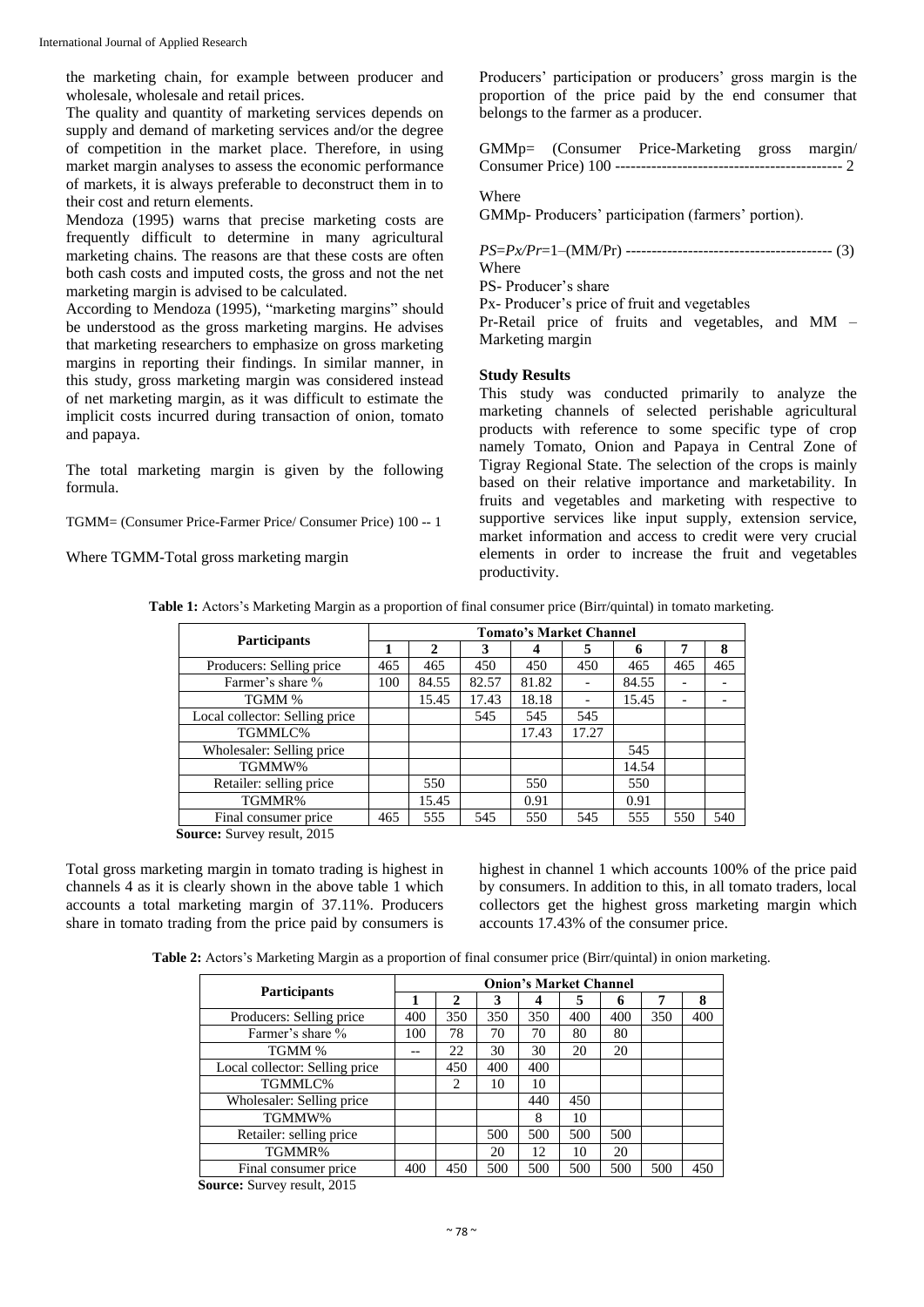Similarly as is shown in table 2, the highest producer share is observed in channel 1 of onion marketing chain that is 100% of the price paid by consumers. The highest gross marketing margin in onion marketing chain is observed in channel 4 and 6 and also local collectors has the highest marketing margin as compared to other members that accounts 22%.

**Table 3:** Actors's Marketing Margin as a proportion of final consumer price (Birr/quintal) in papaya marketing.

| <b>Participants</b>                 | Papaya s Market Channel |     |     |     |  |  |
|-------------------------------------|-------------------------|-----|-----|-----|--|--|
|                                     |                         | 2   | 3   |     |  |  |
| Producers: Selling price            | 100                     | 90  | 90  | 100 |  |  |
| Farmer's share %                    | 100                     | 45  | 36  | 40  |  |  |
| TGMM %                              |                         | 55  | 64  | 60  |  |  |
| Local collector: Selling price      |                         | 200 | 200 |     |  |  |
| TGMMLC%                             |                         | 55  | 44  |     |  |  |
| Retailer: selling price             |                         |     | 250 | 250 |  |  |
| TGMMR%                              |                         |     | 20  | 60  |  |  |
| Final consumer price                | 100                     | 200 | 250 | 250 |  |  |
| $\alpha$ $\alpha$ $\alpha$ $\alpha$ |                         |     |     |     |  |  |

**Source:** Survey result, 2015

In papaya product total marketing margin(TGMM) in channel 1 is highest (shown in table 3), which accounts 64%of the final consumer price and among other traders, retailers have the highest TGMM which accounts 60% of the final consumer price.

It is also found that in the study area, though the traders and farmers share market information there is no well established system of dissemination of market information. The majority of traders had no license and the there were no regulatory action to control unlicensed traders. Moreover, the tax is determined by guess and it is very subjective. Due to this, licensed traders have claimed that the tax rate is unfair and high. In terms of market conduct, farmer's selling strategy was unstructured to any buyers and there is no any contract-based marketing. They offered to anybody as far as he/she offered better price. But, most of the time producers did not acquire any power in price decision. Hence, they are found to be price takers. Discussions conducted with key informants during focused group discussion and interviews of the study reviles that there are factors which constrain fruit and vegetables marketing like large number of middlemen in the marketing system especially in tomato and onions; absence of marketing institutions safeguarding farmers' interest and rights over their marketable produces like cooperatives; lack of coordination among producers to increase their bargaining power, portability of the product, lack of semi-processing industrie and production sreasonability. The increasing price of fruit products within the country and abroad also provide real and sustainable business opportunity for the rural poor.

### **Conclusion**

In the study area it was reviled that productivity and productions of horticultural crops like tomato, onion and papaya had been increased over the last five years due to the increase involvement of the government to irrigation facility coming up different policy and strategies. As a result production and market related problems are becoming multifarious over space and time in Tigray in general and the study area in particular. The marketing channel of the three crops was through the interconnection of different performer specifically producers, wholesalers, rural assemblers, retailers, brokers and consumers. Among the

different market players, brokers and wholesalers were the main actors in the system.

Wholesalers looked to have influence over the whole channel reason being they do have easy access to up to date information resulted in an inequitable market behavior especially in onion marketing during peak production period. Tomato traders, local collectors get the highest gross marketing margin which accounts 17.43% of the consumer price which inversely affects farmers' wailings to produce.

It was observed that there is highest gross marketing margin in onion marketing chain is observed in channel 4 and 6 and also local collectors has the highest marketing margin as compared to other members that accounts 22% which makes the producers less beneficiary. It is possible to conclude that retailers have the highest TGMM which accounts 60% of the final consumer price.

It is also found that in the study area, though the traders and farmers share market information there is no well established system of dissemination of market information.

### **Recommendation**

Based on the analysis result of the study, the following recommendations are given so as to be considered in the future intervention strategies which are aimed at the promotion of fruits and vegetables production and marketing in the study area*.*

- $\triangleright$  The survey result indicated that the overall onion, tomato and papaya marketing system were found to be traditional and underdeveloped, fragmented and inefficient. Thus, government actions are required to certify and scrutinize competing product traders to ensure achievement in the sector by letting the participants to have equal competition situations like prohibiting traders with no license and levying based efficient study.
- $\triangleright$  On top this, all assemblers and some of retailers have no business license. This has put the legal traders at a disadvantage when competing in the market and the regulatory action to control unlicensed traders weak. Therefore, the administration has to establish and enforce a legal system in the marketing management. Putting regulatory frameworks to enforce pricing based on standards, means public authorities in collaboration with representatives of traders should devise means of controlling those engaged in illegal trades.
- According the survey result it is analyzed that there is no well established system of dissemination of market information in the study area. Hence, in order to make information available to the farmers the zonal<br>administers should communicate the relevant administers should communicate the relevant information related to price and marketing through available public Medias.
- $\triangleright$  The survey results also indicated that prices of fruits and vegetables have been decided by traders, and traders were price makers and the farmers in study area were price takers. Due to these farmers were not benefiting inline to their effort and productivity rather the market favoring middlemen's. Hence, in order to enhance the bargaining power of the producers and the government should promote the formation of cooperatives at all levels so that they will help producers via supplying different inputs and information on time.